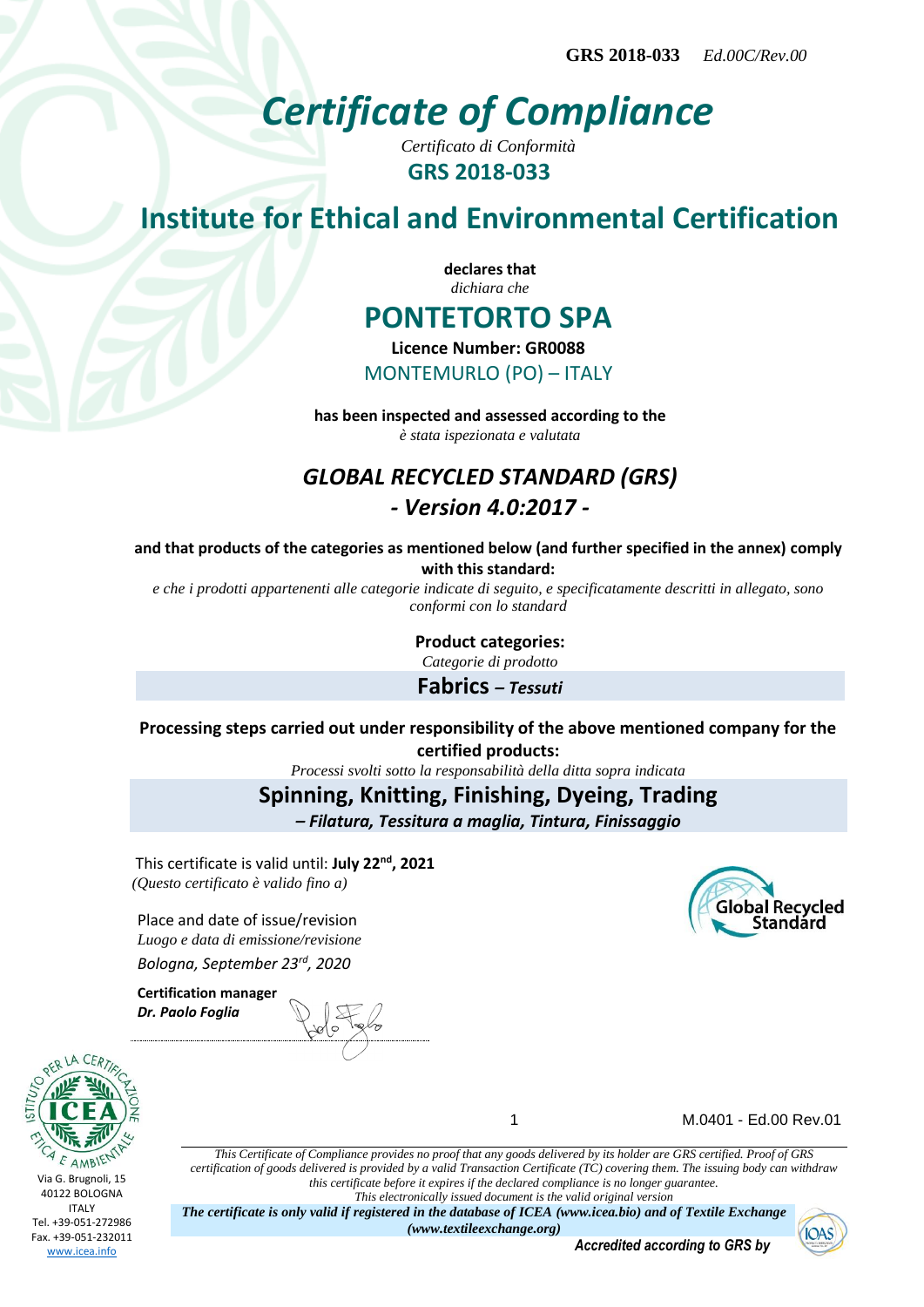*Certified entity:* **PONTETORTO SPA**

**Global Recycled Standard**

#### **Appendix to certificate no.: GRS 2018-033**

In specific the certificate covers the following products:

| <b>Products</b> |                        | <b>Material Composition</b>   |           |    | Label grade                    |  |
|-----------------|------------------------|-------------------------------|-----------|----|--------------------------------|--|
| Category        | <b>Product details</b> | <b>Fibre</b>                  | Id.       | %  |                                |  |
| <b>Fabrics</b>  | Knitted fabrics        | Wool* (post-consumer)         | R-WO      | 37 |                                |  |
|                 |                        | Polyester                     | PL        | 48 | None                           |  |
|                 |                        | Polyamide                     | PA        | 15 |                                |  |
| <b>Fabrics</b>  | Knitted fabrics        | Wool* (post-consumer)         | R-WO      | 70 | Made with recycled<br>material |  |
|                 |                        | Other fibres* (post-consumer) | R-AF      | 5  |                                |  |
|                 |                        | Polyamide                     | <b>PL</b> | 25 |                                |  |
| Fabrics         | Knitted fabrics        | Wool* (post-consumer)         | R-WO      | 44 | None                           |  |
|                 |                        | Polyester                     | PL        | 38 |                                |  |
|                 |                        | Polyamide                     | PA        | 18 |                                |  |
| Fabrics         |                        | Wool* (post-consumer)         | R-WO      | 43 |                                |  |
|                 | <b>Knitted fabrics</b> | Polyester                     | <b>PL</b> | 38 | None                           |  |
|                 |                        | Polyamide                     | PA        | 19 |                                |  |
| <b>Fabrics</b>  | Knitted fabrics        | Wool* (post-consumer)         | R-WO      | 63 |                                |  |
|                 |                        | Polyester                     | PL        | 13 | Made with recycled             |  |
|                 |                        | Polyamide                     | PA        | 24 | material                       |  |
| <b>Fabrics</b>  | Knitted fabrics        | Wool* (post-consumer)         | R-WO      | 23 | None                           |  |
|                 |                        | Polyester                     | PL.       | 67 |                                |  |
|                 |                        | Polyamide                     | <b>PA</b> | 10 |                                |  |
|                 | Woven fabrics          | Wool* (post-consumer)         | R-WO      | 22 | Made with recycled<br>material |  |
|                 |                        | Polyester* (pre-consumer)     | R-PL      | 30 |                                |  |
| <b>Fabrics</b>  |                        | Acrylic* (pre-consumer)       | R-PC      | 40 |                                |  |
|                 |                        | Polyamide                     | PA        | 5  |                                |  |
|                 |                        | Cotton                        | CO        | 3  |                                |  |
| <b>Fabrics</b>  | Woven fabrics          | Wool* (post-consumer)         | R-WO      | 23 | Made with recycled<br>material |  |
|                 |                        | Polyester* (pre-consumer)     | $R-PL$    | 22 |                                |  |
|                 |                        | Acrylic* (pre-consumer)       | R-PC      | 29 |                                |  |
|                 |                        | Polyamide                     | <b>PA</b> | 11 |                                |  |
|                 |                        | Alpaca                        | <b>WP</b> | 15 |                                |  |
| <b>Fabrics</b>  | Woven fabrics          | Wool* (post-consumer)         | R-WO      | 16 |                                |  |
|                 |                        | Polyester* (pre-consumer)     | $R-PL$    | 21 |                                |  |
|                 |                        | Acrylic* (pre-consumer)       | R-PC      | 41 | Made with recycled<br>material |  |
|                 |                        | Polyamide                     | PA        | 4  |                                |  |
|                 |                        | Viscose                       | VI        | 18 |                                |  |



2 M.0401 - Ed.00 Rev.01

*This Certificate of Compliance provides no proof that any goods delivered by its holder are GRS certified. Proof of GRS certification of goods delivered is provided by a valid Transaction Certificate (TC) covering them. The issuing body can withdraw this certificate before it expires if the declared compliance is no longer guarantee. This electronically issued document is the valid original version*

*The certificate is only valid if registered in the database of ICEA (www.icea.bio) and of Textile Exchange (www.textileexchange.org)*

*Accredited according to GRS by*

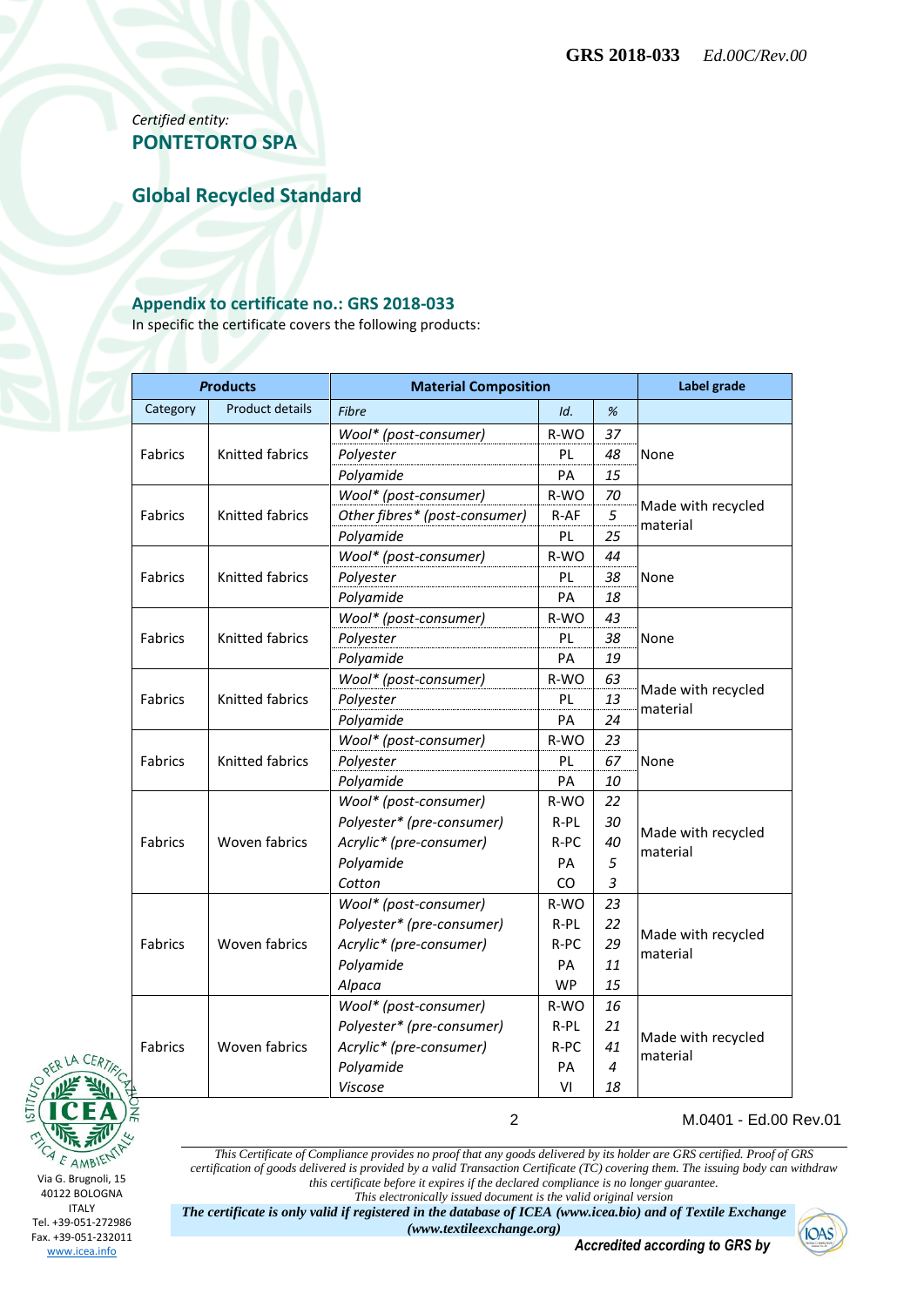#### **GRS 2018-033** *Ed.00C/Rev.00*

| <b>Products</b> |                        | <b>Material Composition</b>   |           |                | Label grade                    |  |
|-----------------|------------------------|-------------------------------|-----------|----------------|--------------------------------|--|
| Category        | <b>Product details</b> | <b>Fibre</b>                  | Id.       | %              |                                |  |
| <b>Fabrics</b>  | <b>Woven fabrics</b>   | Wool* (post-consumer)         | R-WO      | 70             | Made with recycled             |  |
|                 |                        | Polyamide                     | <b>PA</b> | 30             | material                       |  |
|                 | <b>Woven fabrics</b>   | Wool* (post-consumer)         | R-WO      | 40             | Made with recycled<br>material |  |
|                 |                        | Acrylic* (pre-consumer)       | $R-PC$    | 30             |                                |  |
| <b>Fabrics</b>  |                        | Polyester* (pre-consumer)     | R-PL      | 15             |                                |  |
|                 |                        | Polyamide                     | PA        | 10             |                                |  |
|                 |                        | Other fibers* (post-consumer) | R-AF      | 5              |                                |  |
| <b>Fabrics</b>  | <b>Woven fabrics</b>   | Cachemire* (post-consumer)    | R-WS      | 98             | <b>GRS Certified</b>           |  |
|                 |                        | Other fibers* (post-consumer) | $R-AF$    | $\overline{2}$ |                                |  |
| Fabrics         | <b>Woven fabrics</b>   | Wool* (post-consumer)         | R-WO      | 55             |                                |  |
|                 |                        | Polyamide                     | PA        | 22             | Made with recycled<br>material |  |
|                 |                        | Acrylic* (pre-consumer)       | $R-PC$    | 14             |                                |  |
|                 |                        | Polyester* (pre-consumer)     | $R-PL$    | $\overline{z}$ |                                |  |
|                 |                        | Other fibers* (post-consumer) | $R-AF$    | 2              |                                |  |
|                 | Woven fabrics          | Wool* (post-consumer)         | $R-WO$    | 70             |                                |  |
| Fabrics         |                        | Polyamide                     | PA        | 25             | Made with recycled<br>material |  |
|                 |                        | Acrylic* (pre-consumer)       | R-PC      | 5              |                                |  |
| <b>Fabrics</b>  | Woven fabrics          | Wool* (post-consumer)         | R-WO      | 55             | Made with recycled<br>material |  |
|                 |                        | Polyester* (pre-consumer)     | $R-PL$    | 4              |                                |  |
|                 |                        | Acrylic* (pre-consumer)       | R-PC      | 14             |                                |  |
|                 |                        | Polyamide                     | PA        | 24             |                                |  |
|                 |                        | Alpaca                        | <b>WP</b> | $\overline{3}$ |                                |  |
| Fabrics         | Woven fabrics          | Wool* (post-consumer)         | R-WO      | 70             |                                |  |
|                 |                        | Polyester* (pre-consumer)     | R-PL      | 10             | Made with recycled<br>material |  |
|                 |                        | Polyamide                     | PA        | 15             |                                |  |
|                 |                        | Other fibers* (post-consumer) | R-AF      | 5              |                                |  |

\*From recycled material

Place and date of issue/revision *Luogo e data di emissione/revisione Bologna, September 23rd, 2020*

**Certification manager** *Dr. Paolo Foglia*





3 M.0401 - Ed.00 Rev.01

*This Certificate of Compliance provides no proof that any goods delivered by its holder are GRS certified. Proof of GRS certification of goods delivered is provided by a valid Transaction Certificate (TC) covering them. The issuing body can withdraw this certificate before it expires if the declared compliance is no longer guarantee. This electronically issued document is the valid original version*

*The certificate is only valid if registered in the database of ICEA (www.icea.bio) and of Textile Exchange (www.textileexchange.org)*